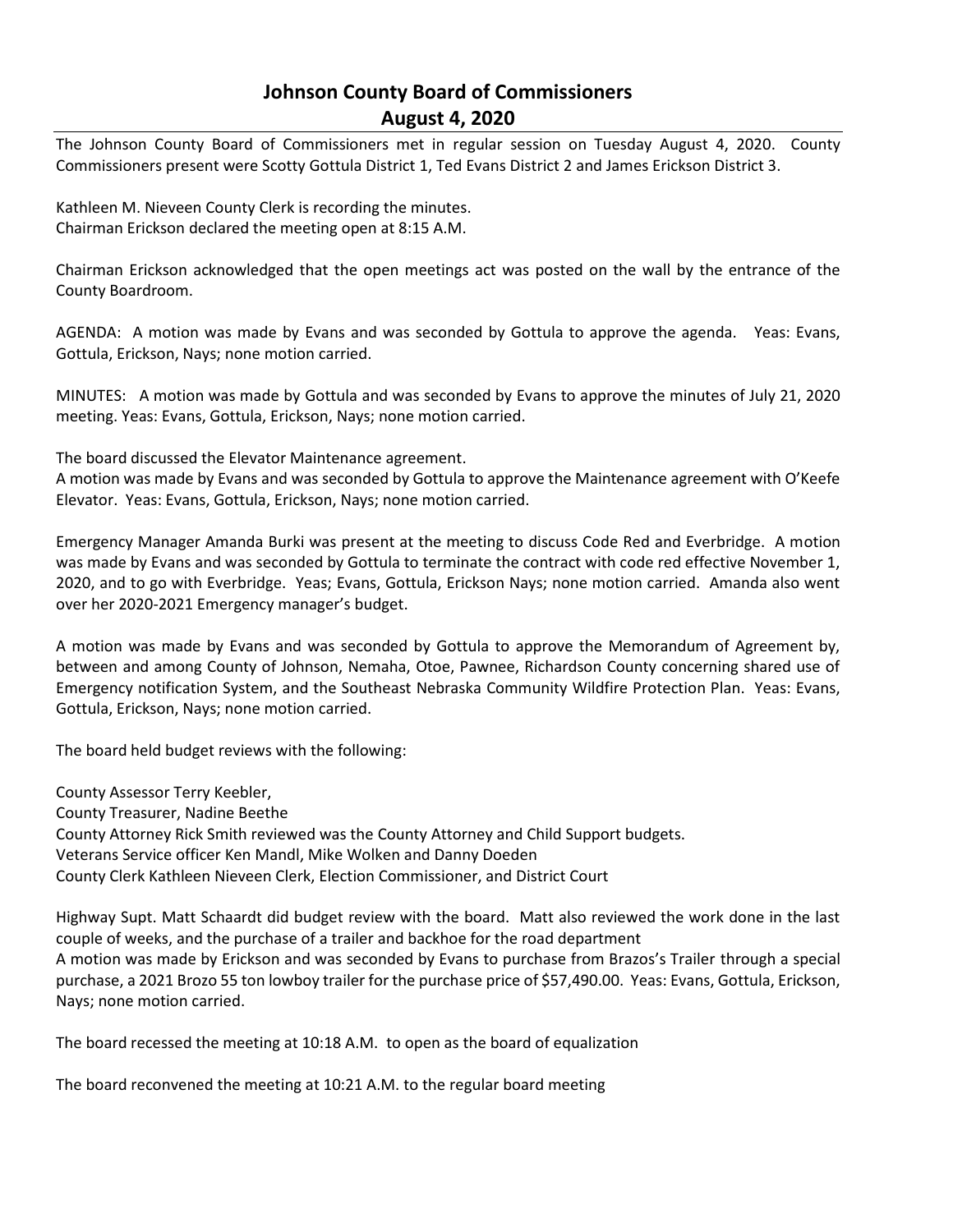A motion was made by Gottula and was seconded by Evans to approve the claims as follows: Yeas: Evans, Gottula, Erickson. Nays; none motion carried.

## GENERAL FUND: Payroll: \$33,700.94

Claims: \$ 70,155.58

AFLAC - Insurance - 128.96, AMERICAN NATIONAL BANK – Federal & FICA Taxes - 10,549.59, AMERITAS – Deferred Comp 105.00, AMERITAS LIFE INSURANCE CORP. – Vision Insurance – 132.65, BEAR GRAPHICS – Civil Folders - 189.80, BLUE CROSS/BLUE SHEILD OF NE – Insurance - 15,145.37, BRINKMAN BROTHERS INC. – Oil Changes & Repairs - 322.06, CAPITAL BUSINESS SYSTEMS – Copier - 13.26, CAPITAL BUSINESS SYSTEMS INC. – Copiers - 993.62, CULLIGAN OF PERCIVAL – Water 28.90, DAS STATE ACCTING - CENTRAL FINANCE –Point to Point & Teletype - 632.72, MIKE DAVISON – Mileage & Sprayer - 329.31, EAKES OFFICE SOLUTIONS – Supplies - 261.34, FANKHAUSER,NELSEN,& WERTS – Public Defender - 3,750.00, ELIZABETH FEREBEE – Attorney Fees - 1,107.00, FIRST CONCORD BENEFITS GROUP – Flex Spending - 251.15, J0HNSON COUNTY PETTY CASH FUND – Courthouse & Jail Utilities - 2,585.17, KERNER TRUE VALUE – Supplies - 49.78, LIBERTY NATIONAL LIFE INSURANCE CO Insurance - 206.06, M & M SUPPLY COMPANY – Tires/Repairs - 145.00, SUSAN MCKENZIE,COURT REPORTER – Depositions - 292.45, MICROFILM IMAGING SYSTEMS – Scanner Rent - 40.00, MIPS INC. – Support, Email & Supplies - 1,091.19, MORAN PLUMBING AND HEATING,LLC – Repairs Sheriff's Office & Courthouse - 2,336.62, MORRISSEY,MORRISSEY,DALLUGE – July & August Website Maintenance - 300.00, NACO – Registration - 250.00, NAVIENT CREDIT FINANCE CORPORATION -324.83, NEBRASKA DEPT. OF REVENUE – State Taxes - 1,544.80, NEMAHA COUNTY SHERIFF – Paper Service – 18.50, O'KEEFE ELEVATOR CO. – Elevator Maintenance - 306.60, OMAHA TACTICAL - Vest - 208.00, PARAMOUNT LINEN & UNIFORM - Rugs - 112.85, STEVEN PLAGER – Scrap Tire Work - 129.25, READY! LOW VOLTAGE SYSTEMS,INC – Fire Alarm monitoring - 84.00, REGION V SYSTEMS – 1/4ly Contributions - 4,251.75, RETIREMENT PLANS DIV OF AMERITAS – Retirement - 5,436.39, RYAN RULE Scrap Tire Work - 22.00, RICHARD R SMITH, ATTORNEY AT LAW – Mileage, Utilities, Rent & Supplies - 273.39, SOUTHEAST NEBRASKA ADULT DRUG COURT – Contribution - 2,605.22, TECUMSEH CENTRAL MARKET – Supplies - 14.63, TECUMSEH CHIEFTAIN – Publications - 871.63, TECUMSEH FIRE PROTECTION DISTRICT 1 – EM Rent & Utilities - 600.00, THE TIRE CUTTERS INC – Scrap Tire Collection - 9,792.42, TIME WARNER CABLE – Phones & Internet - 971.71, US BANK CORPORATE PAYMENT SYSTEMS – Postage, Ink, Parts & Fuel - 438.68, VERIZON WIRELESS – Phones & Tablets - 576.93, WHERRY BROTHERS MORTUARY Transport - 335.00

ROAD FUND: Payroll: \$16,199.61

Claims: \$ 56,475.83

AFLAC – Insurance - 30.16, AMERICAN NATIONAL BANK – Federal & FICA Taxes - 4,793.54, AMERITAS LIFE INSURANCE CORP. Vision Insurance - 26.60, BLUE CROSS/BLUE SHEILD OF NE – Insurance - 9,670.85, CARD SERVICES – Supplies - 223.79, DIVERSIFIED DRUG TESTING, LLC – Testing - 250.00, FIRST CONCORD BENEFITS GROUP – Flex Spending - 65.00, G & G OIL July Fuel - 6,420.85, J0HNSON COUNTY PETTY CASH FUND – Barn Utilities - 252.20, M & M SUPPLY COMPANY - Tires/Repairs 892.00, MAINELLI WAGNER & ASSOCIATES, INC. – Consulting - 15,525.72, MARTIN MARIETTA MATERIALS – Rock - 14,338.16 MELLAGE TRUCK & TRACTOR – Parts - 399.83, NEBRASKA DEPT. OF REVENUE – State Taxes - 669.17, NEBRASKA PUBLIC POWER Sterling - 34.21, PARAMOUNT LINEN & UNIFORM - Rugs - 28.14, RETIREMENT PLANS DIV OF AMERITAS – Retirement - 2,380.69 SPEERS TRUCK REPAIR LLC – Labor - 176.00, TECUMSEH CHIEFTAIN – Publications - 30.95, U.S. CELLULAR – Internet - 78.69, VERIZON WIRELESS – Tablet - 40.01, WASHINGTON NATIONAL INS COMPANY – Insurance - 9.25, WINDSTREAM – Landline Phones - 140.02

REGISTER DEEDS PRESERVATION & MOD. FUND: Claims: \$ 128.12 MIPS INC. – Register of Deeds - 128.12

There were no pledge securities to release from the American National Bank The board acknowledges the County Treasurer returned distress warrant report